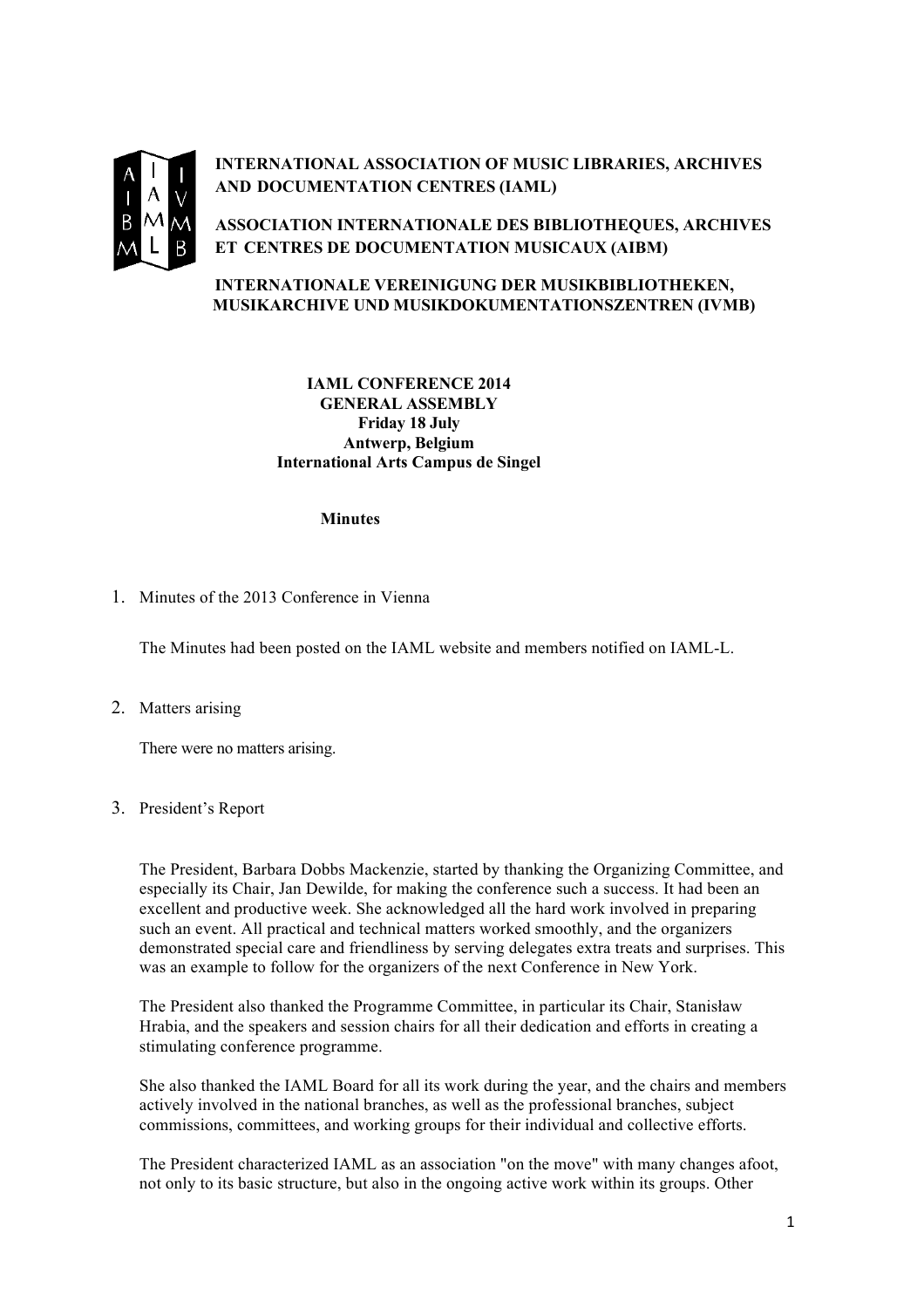healthy signs are the creation of new committees, the adoption of new policies and codes, and more. IAML's social media activity have increased significantly, and a demonstration of the new website is anticipated later during the meeting.

The President stressed the importance of actively engaged members. We should all help to make IAML visible in different contexts and to advocate for the importance of music libraries, archives and documentation centres. Everybody was cordially invited to join the work of IAML at an international level.

The President encouraged more active use of IAML-L, the IAML website, the Facebook page and Twitter feed. Jennifer Ward's new Friday News postings is an excellent step in this direction.

#### 4. Treasurer's Report

The Treasurer, Thomas Kalk, commented on the Financial Report, which had been published on the IAML website in advance of the meeting with an announcement on IAML-L.

The Treasurer started by thanking all treasurers and secretaries of national branches for their help and efforts during the year. Income from branch memberships had been on target. Dues should be paid by 1 March each year and a current list of members should be sent to the Treasurer by that date. It was important that payments should be made on time and that the membership lists were updated so that the Treasurer could make accurate budget forecasts. In addition a substantial amount of money could be saved by making sure that the journal was not sent to people who were no longer members or to out of date addresses.

Membership figures in 2013 had diminished substantially. We had lost 65 members and it looked as though this trend would continue in 2014. The matter had been an item on the agenda for the Roundtable Discussion between the Board and National Representatives on Tuesday morning.

The Treasurer expected increased incomes from royalties in the future. Expenditure was less than budgeted, but the honoraria for the Web Editor and the Assistant Web Editors were postponed to 2014.

A PayPal account had been opened, which was especially useful for overseas members. PayPal charged a percentage of the amount paid and was therefore only used for small transactions.

The Treasurer thanked Verena Funtenberger and Andreas Linne for their assistance in auditing the accounts. He also thanked his predecessor Kathy Adamson for her support.

The Board proposed that we should keep membership dues at the present level for 2016:  $668$ for institutions and  $E$ 41 for individual members. This was approved by the Generaly Assembly. There was no vote against, but one abstention.

5. Secretary General's Report on the Council Meeting

The Secretary General, Pia Shekhter, made a summary of the Council meeting. An announcement would be made on IAML-L when the full minutes are published on the IAML website.

6. Voting on the proposed changes to the Constitution and the Rules of Procedure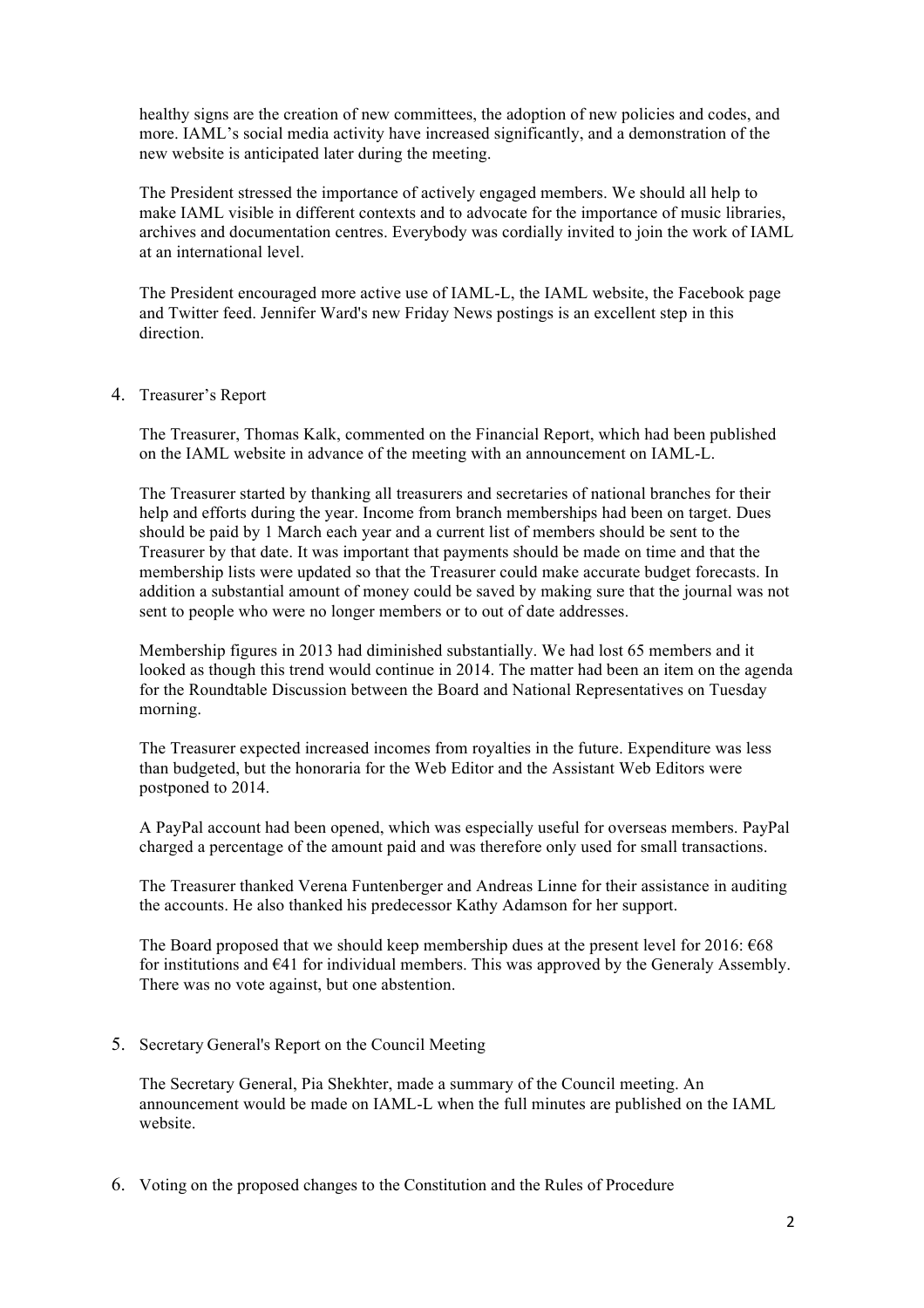The President started by giving background information about the history that had led up to the proposed changes to the Constitution and the Rules of Procedure. The members had asked for a more responsive organization and transparent structure. The process had been going on for several years with lots of discussion and committee work. During the Conference in Vienna the previous year a milestone was reached when Council voted in favour of the proposal to move from a three-tier structure (Council-General Assembly-Board) to a two-tier structure (General Assembly-Board). The Council then established an Ad hoc Committee which was charged with making changes to the Constitution and the Rules of Procedure that would reflect the new structure. The Ad hoc Committee was duly appointed and consisted of IAML's Constitution Committee (Richard Chesser, Barbara Dobbs Mackenzie, Roger Flury, Catherine Massip, Geraldine Ostrove, , Pia Shekhter and Barbara Wiermann) and the two remaining persons from the previous Ad hoc Committee on the Restructuring of IAML: Jan Guise and John Roberts. The Committee had worked very hard under the leadership of Richard Chesser and had submitted its proposal to the Secretary General six months before the General Assembly in Antwerp, as stipulated by the Constitution. After the Board's approval the revised documents was then translated into French and German together with a summary and an explanation. The documents had been disseminated to IAML members three months previously for consideration and discussion.

The President pointed out that, in addition, the Ad hoc Committee had suggested a change in the presidential succession cycle that would include one year as President-elect for the next President to gain experience. The initial year would then be followed by a period of three years as President and two years as Past President (instead of three). The total period would still be six years. In order for this change to be instituted the present President would remain in office for four years. The President also noted that two minor errata had been discovered. These had been handed out before the meeting on printed slips.

There were no comments so the President called the vote. The proposal was approved. There was one vote against and two abstentions.

7. Proposal to form an Ad Hoc Committee on Organizational Structure (Level 2)

The main structure of IAML had now been established. The Board proposed that a new Ad hoc Committee would be created to make a general overview of the Association's array of different groups. The following motion was presented:

The Board proposes that an Ad Hoc Committee on Organizational Structure (Level 2) be created to carry out a critical review of the current system of commissions, professional branches, committees and other permanent groups within IAML and to establish consistent terms of reference for each group. The committee should consult widely with the IAML membership and report regularly on its progress to the Board and the General Assembly. It should complete its work in time for the final terms of reference to be presented for approval by the General Assembly in 2016.

There was a concern that such a work must be ongoing process in every organization. The President responded that this was a very good point in general, but that IAML needs, for example, to establish a framework for how the Association's groups are created and disbanded. We also need consistently formulated Terms of Reference for the different groups – a template that would specify the number of members and define terms, purpose, goals and expected outcomes etc.

There was also strong support for the proposal. IAML's organization had been rigid for a long time. We must move with the times and be sensitive to the needs of the members'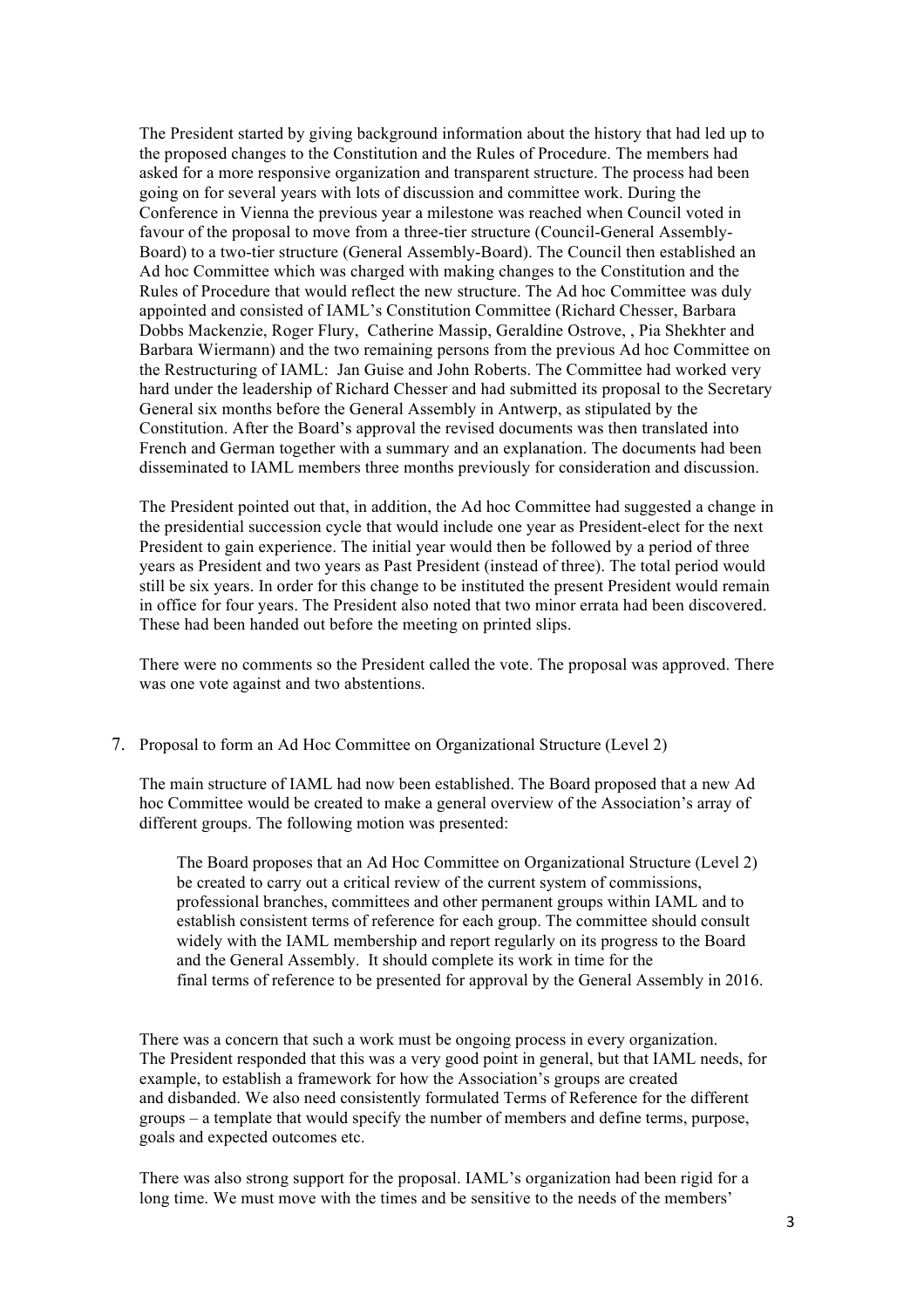needs.

The President replied to a question about the R-projects. They were not going to be examined, since these were actually not IAML projects, but projects where IAML participated.

Another person asked whether the Ad hoc Committee would look at the way we organize our conferences. The President answered that this was not the case, but that this could very well be included at a later stage in IAML's reorganization.

A discussion about the composition of the Ad hoc Committee followed, such as the optimal size, type of membership and how members should be appointed. There was an agreement that we should strive for a balance between members with a substantial experience of IAML and new members with fresh perspectives. Optimally there would be people from different parts of the world represented.

The General Assembly approved the proposal. There was no vote against, but two abstentions.

The Board proposed that John Roberts and Barbara Wiermann would co-chair the Ad hoc Committee. The proposal was approved, with one vote against and three abstentions.

The President informed the meeting that Paul Banks had resigned as IAML's liaison with RIdIM. The Board proposed that Federica Riva should be his successor. The General Assembly approved this unanimously.

### 8. Results of the elections for officers of Branches and Commissions

The Secretary General announced the results from the elections:

## PROFESSIONAL BRANCHES

*Archives and Music Documentations Centres* Chair: Marie Cornaz (Bibliothèque royale de Belgique, Brussels) - new Vice-Chair: Thomas Aigner (Vienna City Library) - new Secretary: Clotilde Angleys (Bibliothèque nationale de France, Paris) - new

#### *Broadcasting and Orchestra Libraries*

Chair: Nienke de Boer (Holland Symfonia, Haarlem) – re-elected Vice-Chair: Peter Linnit (Royal College of Music, London) - new Secretary: Lena Nettelbladt (The Music and Theatre Library of Sweden, Stockholm) - new

### *Libraries in Music Teaching Institutions*

Chair: Johan Eeckeloo (Koninklijk Conservatorium, Brussels) - re-elected Vice-Chair: Ilvi Rauna (Estonian Academy of Music and Theatre, Tallinn) - new Secretary: Claire Kidwell (Trinity College of Music, London) – re-elected

### *Public Libraries Branch*

Chair: Carolyn Dow (Lincoln City Libraries, NE) – re-elected Vice-Chair: Hanneke Kuiper (Openbare Bibliotheek Amsterdam) – re-elected Secretary: Birgitta Sparre (Hagfors Public Library, Sweden) - new

*Research Libraries Branch*

Chair: Thomas Leibnitz (Österreichische Nationalbibliothek, Wien) - new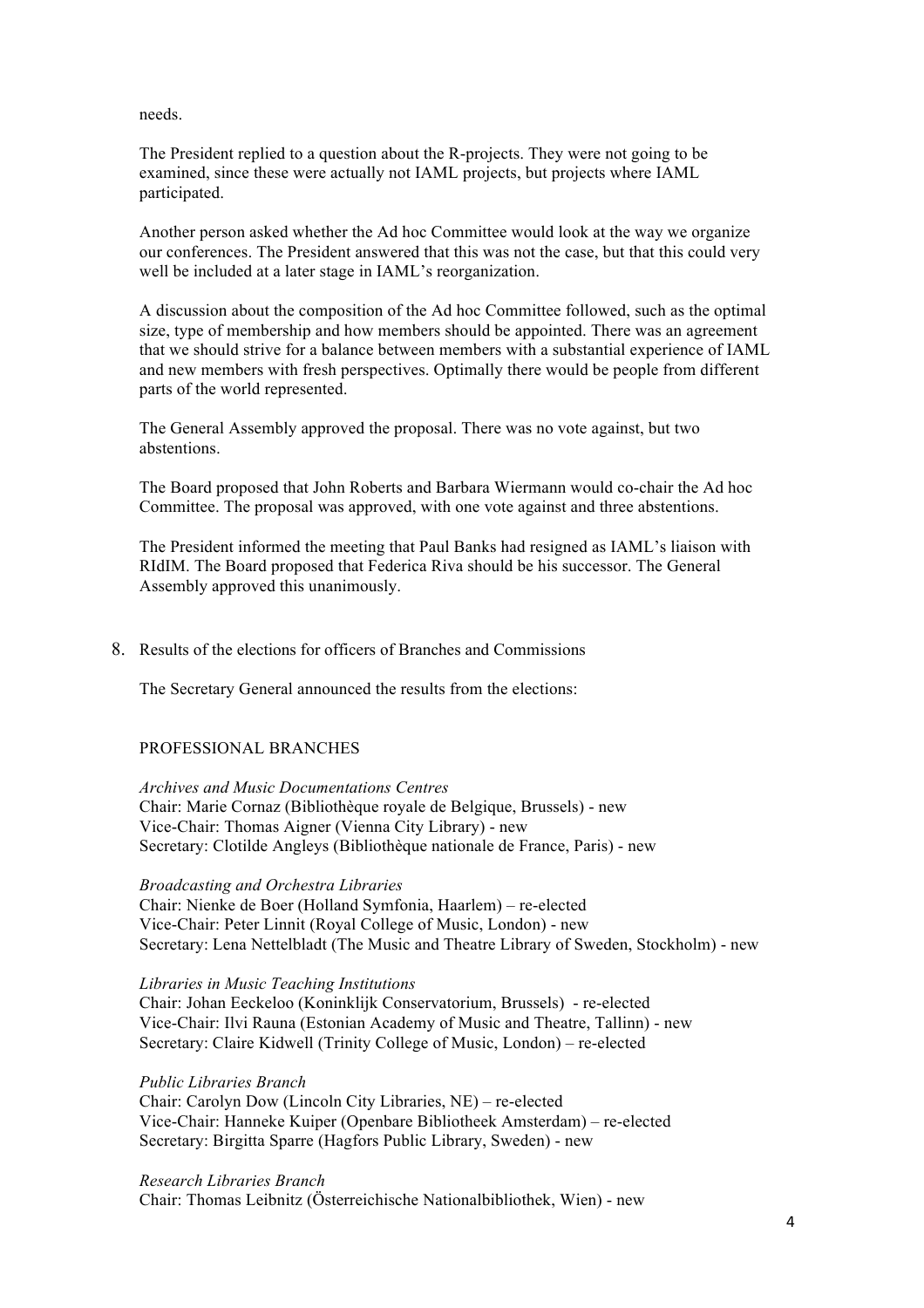Vice-Chair: Friederike Grigat (Beethoven-Haus, Bonn) - new Secretary: Kerstin Carpvik (The Music and Theatre Library of Sweden, Stockholm) – reelected

## SUBJECT COMMISSIONS

#### *Bibliography Commission*

Chair: Rupert Ridgewell (British Library, London) – re-elected Vice-Chair: Balázs Mikusi (National Széchényi Library, Budapest) – re-elected Secretary: Jaakko Tuohiniemi (Helsinki University Library) – re-elected

*Commission on Audio-Visual materials*

Chair: Andrew Justice (University of North Texas, Denton, TX )- re-elected Vice-Chair: Inger-Johanne Christiansen (Nasjonalbiblioteket, Oslo) – re-elected Secretary: Hanneke Kuiper (Openbare Bibliotheek Amsterdam) – re-elected

#### *Commission on Service and Training*

Chair: Jane Gottlieb (Juilliard School, New York, NY) - new Vice-Chair: Kirstin Dougan (University of Illinois at Urbana-Champaign, IL) - new Secretary: Anna Pensaert (Cambridge University Library) - new

### *Cataloguing Commission*

Chair: Joseph Hafner (McGill University, Montréal) – re-elected Vice-Chair: Daniel Paradis (Bibliothèque et Archives nationales du Québec, Montréal) – new Secretary: Anders Cato (Malmö, Sweden) – re-elected

9. Honorary memberships

Roger Flury announced that the Council had conferred an Honorary membership on John Roberts. Martie Severt then read the following Citation, which would be published in Fontes (2014:4).

I met John Roberts when I attended my first conference in 1991. John Roberts was already one of the more prominent participants, acting as chair of the Bibliography Commission. John served IAML in many other capacities. He was a member, and chair, of the Publications Committee, and a member of the Commission Mixte of RISM. John also served on the Board of Directors of IAML-US. We should not underestimate his role in the merger (a couple of years ago) of IAML-US and MLA.

In 1995 John Roberts was elected Vice-President, re-elected in 1998 and he served as IAML's President from 2001 to 2004, followed by 3 more years as Past-President.

Since 1998, the year I was appointed treasurer of IAML, our contacts have intensified and I have been able to observe more closely his involvement in IAML.

For IAML it is a privilege that a librarian of one of the finest music libraries in North America, who is also an eminent scholar, is willing to serve the association. IAML benefitted hugely from his many talents and his great knowledge in all fields of librarianship and musicology.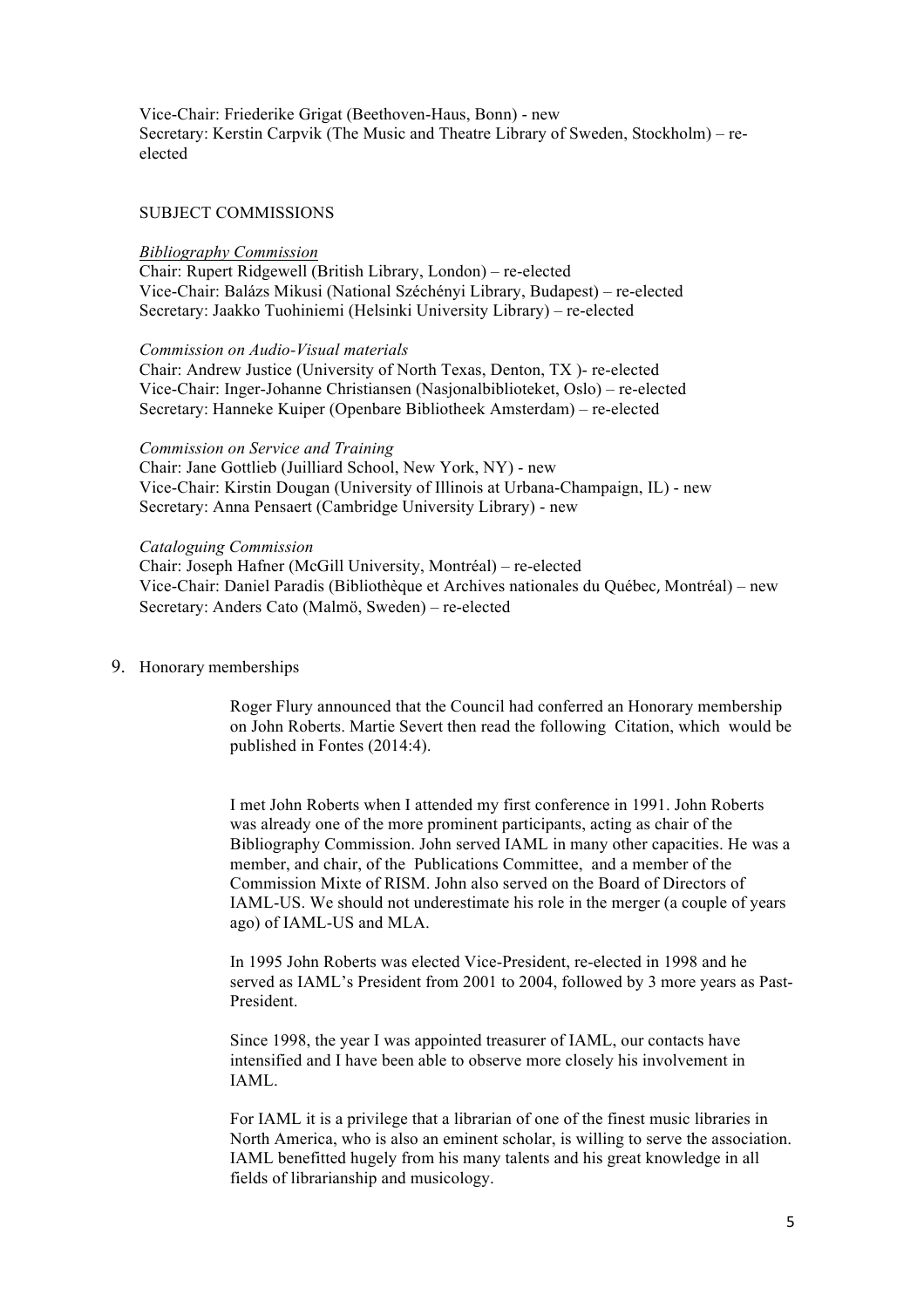As President of IAML, John Roberts had the difficult task of leading the association with its many branches, working groups, committees, publications and contacts with other associations (John twice attended a meeting of IMC). Helped by his diplomacy, his patience, his language skills and his perseverance John was successful in building bridges between libraries and librarians with sometimes very different background, traditions and cultures.

An important achievement of John Roberts's Presidency was a debate on IAML's conference structure which resulted in changes to improve programs and the involvement of all participants.

IAML was very fortunate to meet in Berkeley in 2002. I am convinced that many participants of that conference wish they could return to Berkeley, as I was able to do, to visit the new music library which opened a couple of years after that conference. This truly magnificent building not only honours the University of California, Berkeley, its Libraries and its Music Department, but also John Roberts. He endlessly used all his talents to make this a library worthy of its fine collections, and to provide outstanding service to students and scholars.

As we all know John did not stop his involvement in IAML after finishing his term as Past-President in 2007. Since retirement from the Berkeley Library John has been able to spend much more time on his scholarly activities, with a focus on Handel and his work for the Hallische Händel Ausgabe, as a prominent member of the editorial board. We eagerly wait for the publication by John in this series of the pasticcio opera *Giove in Argo.*

On behalf of IAML he continues to be very much involved in RISM, as member of the CM and nowadays also as a co-opted Board member of RISM.

John serves as one of the 5 members of the Editorial Board of Grove Music online, and before that he was a member of the advisory panel on behalf of IAML

But John also continued his direct involvement in IAML and never missed a conference in 25 years! In Council and GA we all benefit from his advice. He is now one of our senior members who knows much about the recent - and not so recent - history of IAML, and is often able to add some valuable information to discussions, or simply explain something which is not immediately clear to everyone.

His concern about the future of IAML, it's role for members and the wider library community, has been a guiding force during his years as President and continued to be so in the years after. This attitude, this commitment to IAML, explains why John has been able to play such an important leadership role over the years. He is always willing to participate in discussions and define his views about the restructuring of IAML.

After several panel discussions and the thorough work done by the Strategy Committee, John chaired the Ad-hoc Committee on the Restructuring of IAML (which was established in 2012 in Montréal) and presented a report last year in Vienna. This report clearly indicated the new structure which IAML needs and received a warm welcome from Council. The President at that time, Roger Flury, called this acceptance a historic milestone for IAML.

Over the past year John has participated in the Committee responsible for drafting the new Constitution. Along with other colleagues, John fulfilled a key role in all the work which was needed to restructure IAML and I am very happy and proud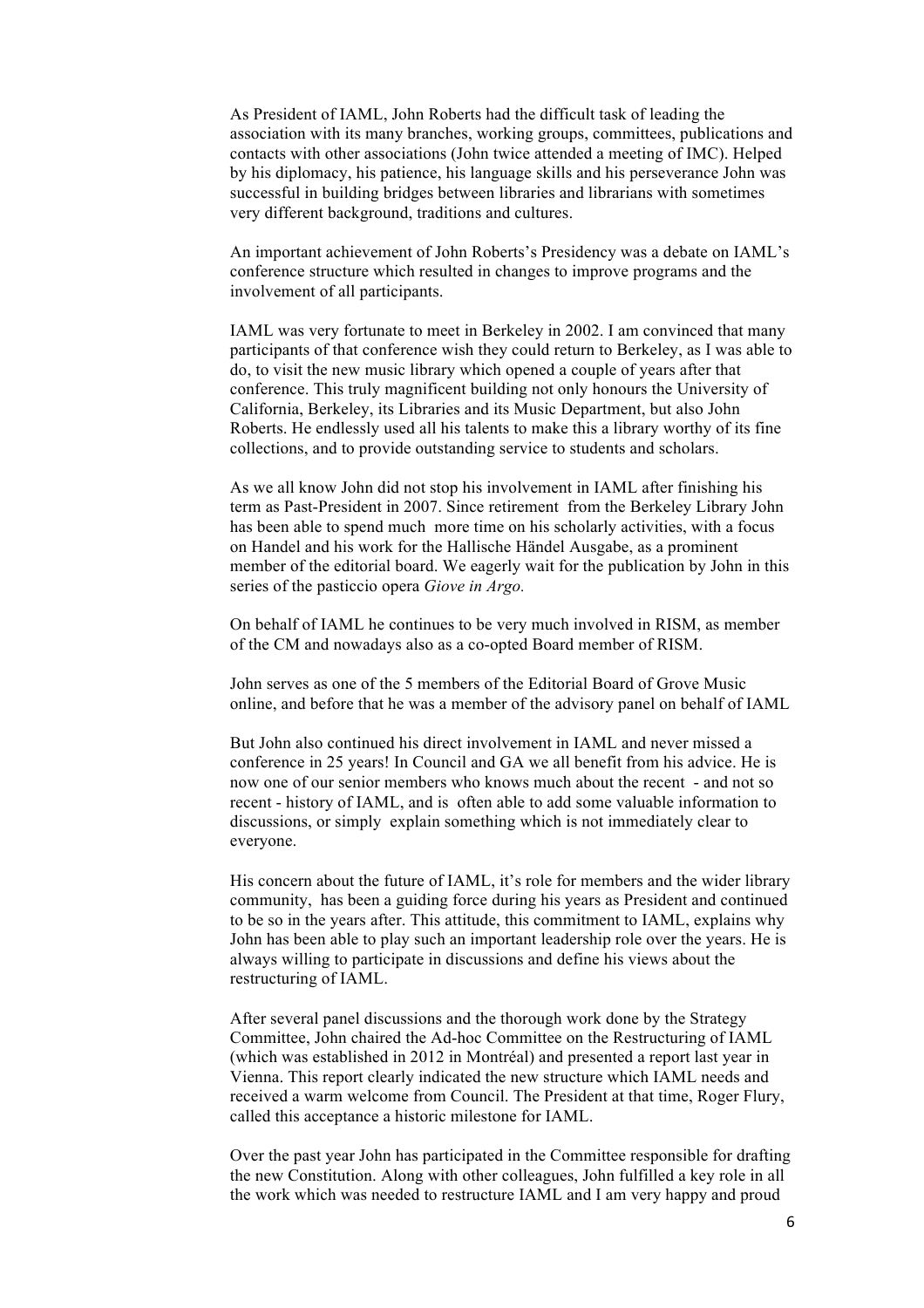that the Board proposes to the General Assemblee to elect John as honorary member - a category of members to which he undoubtedly belongs.

We should not be afraid that after this election John will no longer participate in the work of IAML. I expect he will serve the association with even more energy, and continues to inspire many!

The General Assembly approved the proposal unanimously.

## 10. "R Project" Reports

#### **Répertoire International d'Iconographie Musicale (RIdIM)**

The period from the last meeting of IAML in Vienna in 2013 to date has seen a number of initiatives by Association RIdIM, both practical and strategic.

#### **RIdIM Database**

The RIdIM database continues to thrive and develop with the most important facility perhaps being that images can now be uploaded for researchers to access, where formerly only hyperlinks were available.

Other important improvements are:

The implementation of a newly structured search list that shows the status of work process of records, i.e. published or still in process to logged-in users.

A single search function that searches in all fields of the database.

An enhanced login function with encrypted password with a md5 algorithm and additional encryption key to enhance security.

A new password-assign system available to all users with administration status. The aforementioned image upload function; uploaded images are displayed with a preview icon on the record list and can be enlarged with an additional click. A new structure to the cataloguer form including a "save all" function and a "save as copy" function.

A new public display that provides the facility to switch from the search form to the cataloguer form directly.

In this respect I would like to expresses my personal gratitude and that of the Council of Association RIdIM to Dorothea Baumann, the Chair of the Database Working Group, and the members of this group, i.e. Alan Green, Sean Ferguson, and Laurent Pugin, for their commitment and remarkable achievements. I would like to extend this gratitude to Michael Härdi, the database developer, for his significant work.

## **14th International RIdIM Conference**

From 4 to 7 June 2013 the 14th RIdIM International Conference "Visual Intersections: Negotiating East and West" was held at the Pera Museum in Istanbul, dedicated to the memory of Walter Salmen (1926–2013), life-time honorary member of RIdIM and a leading scholar of musicology and music iconography, who passed away on 2 February 2013. This conference proved to be a truly international event, with scholars from around the globe including Pakistan, China, Iran, Brazil, Uruguay, and Turkey itself as well as Europe and the USA. The conference brought new ideas of the notions of music, theatre and dance iconography to a group of friends and colleagues both known and new. Association RIdIM is particularly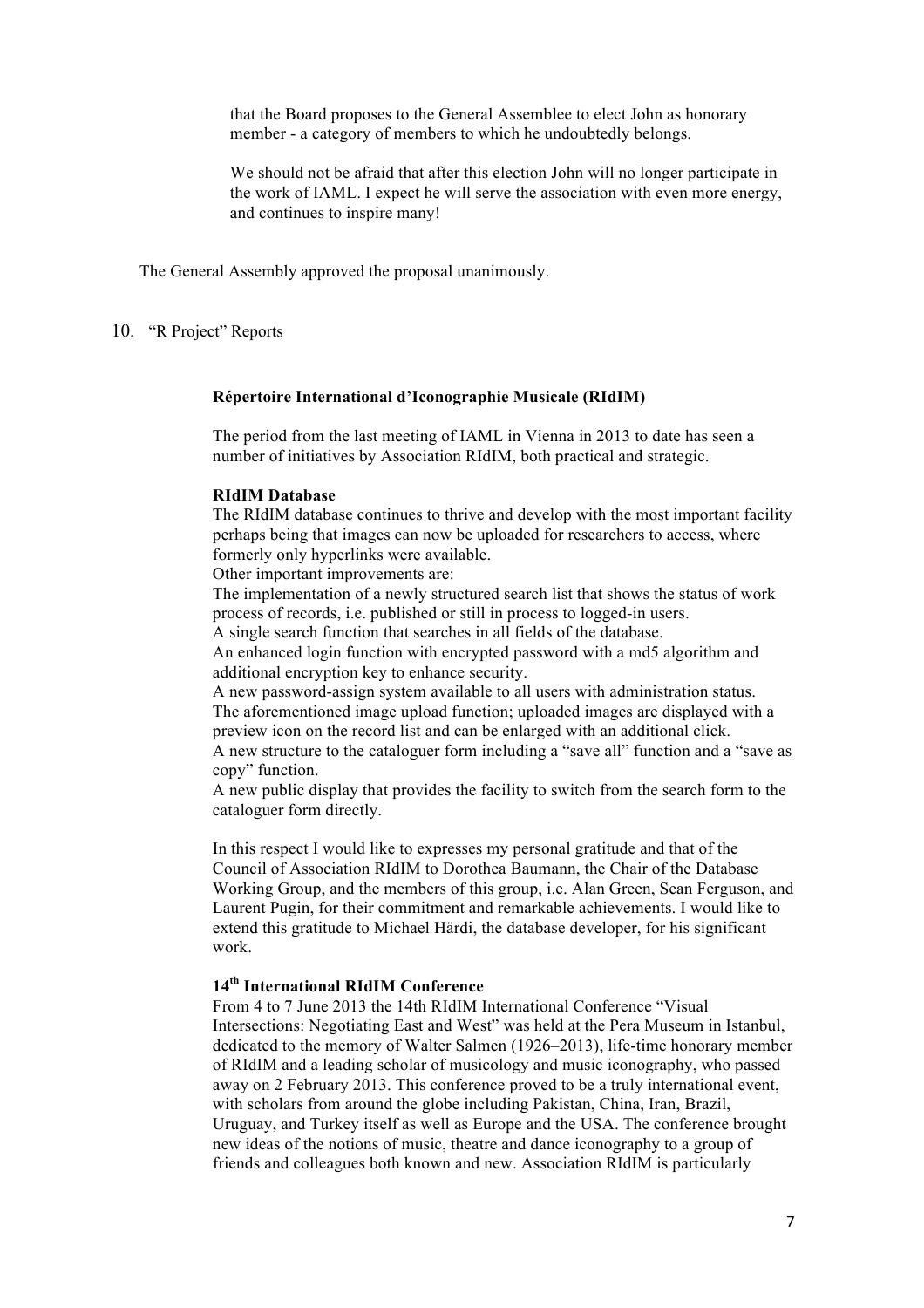grateful to the Don Juan Archive (Vienna), The Swiss Consulate in Istanbul and the Pera Museum for their support in being able to realise this conference.

### **Other Events with Association RIdIM Participation**

Our friends and colleagues from Brazil organized the inspiring  $2<sup>nd</sup>$  national meeting of RIdIM Brazil in Salvador in November 2013. Association RIdIM is very grateful to the organizers of this meeting, in particular to Pablo Sotuyo Blanco, the President of the Commission Mixte of RIdIM Brazil, for having invited representatives of Association RIdIM to this event and for having made possible a very important presentation of the newly improved RIdIM database.

Along with all the R-projects, Association RIdIM participated in the meeting "Latin America and the Canon: the 8th International Colloquium on Musicology" organized by the Regional Association for Latin America and the Caribbean of the International Musicological Society. The meeting took place in Havana, Cuba, in March 2014.

I am very honoured to announce that Association RIdIM has been able to follow up immediately on this impetus and can confirm a future R-project-meeting of similar format that will take place in Morelia, Mexico, in April 2015.

## **Association RIdIM Network Initiative**

Since the successful launching of the RIdIM database during the international meetings of IMS in Rome in 2012 and IAML in Montreal the same year and the continued enhancement of the database, Association RIdIM has received numerous inquiries by other institutions, organizations and projects expressing their interest in entering a professional collaborative partnership. Taking into account the diverse strategic and technical conditions of these institutions, organizations and projects, Association RIdIM has prepared a working plan, the so-called "Network Initiative" with detailed solutions so that it can enter formal partnership with other institutions, organizations and projects.

A key strategy in this respect is the further development of the RIdIM database to allow easy metadata migration and portal solutions. Within the last six months Association RIdIM has, in collaboration with Lucerne University of Applied Sciences and Arts, prepared a grant proposal to allow for a platform for the realization of this "Network Initiative." We are hopeful that with this processing application we will succeed in realizing this important strategic initiative that will increase the amount of data within the RIdIM database project significantly within the next two years.

Association RIdIM's "Network Initiative" also includes a sub-project that allows both re-linking the national RIdIM centres and working groups and providing support to them as well as actively support efforts in setting-up new RIdIM centres and working groups. To this end there is currently a consultation process in place to re-align the relationships between scholars and groups and Association RIdIM to ensure that the initiative is applicable and valuable to the diverse structures internationally.

I would like to express my thanks to Debra Pring in this respect, the Executive Director of Association RIdIM and a member of the Council of Association RIdIM, for having played a very active role within the preparation of the "Network Initiative" and all other administrative matters of Association RIdIM.

## **Publications of Association RIdIM**

No official work report of *Imago Musicae* was received up to this date. However, the current acting editorial board of *Imago Musicae* invited me to join the board as new member and the Council of Association RIdIM approved this nomination. This closer involvement of the Council of Association RIdIM in the work of *Imago Musicae* will surely re-establish the once strong links between the journal and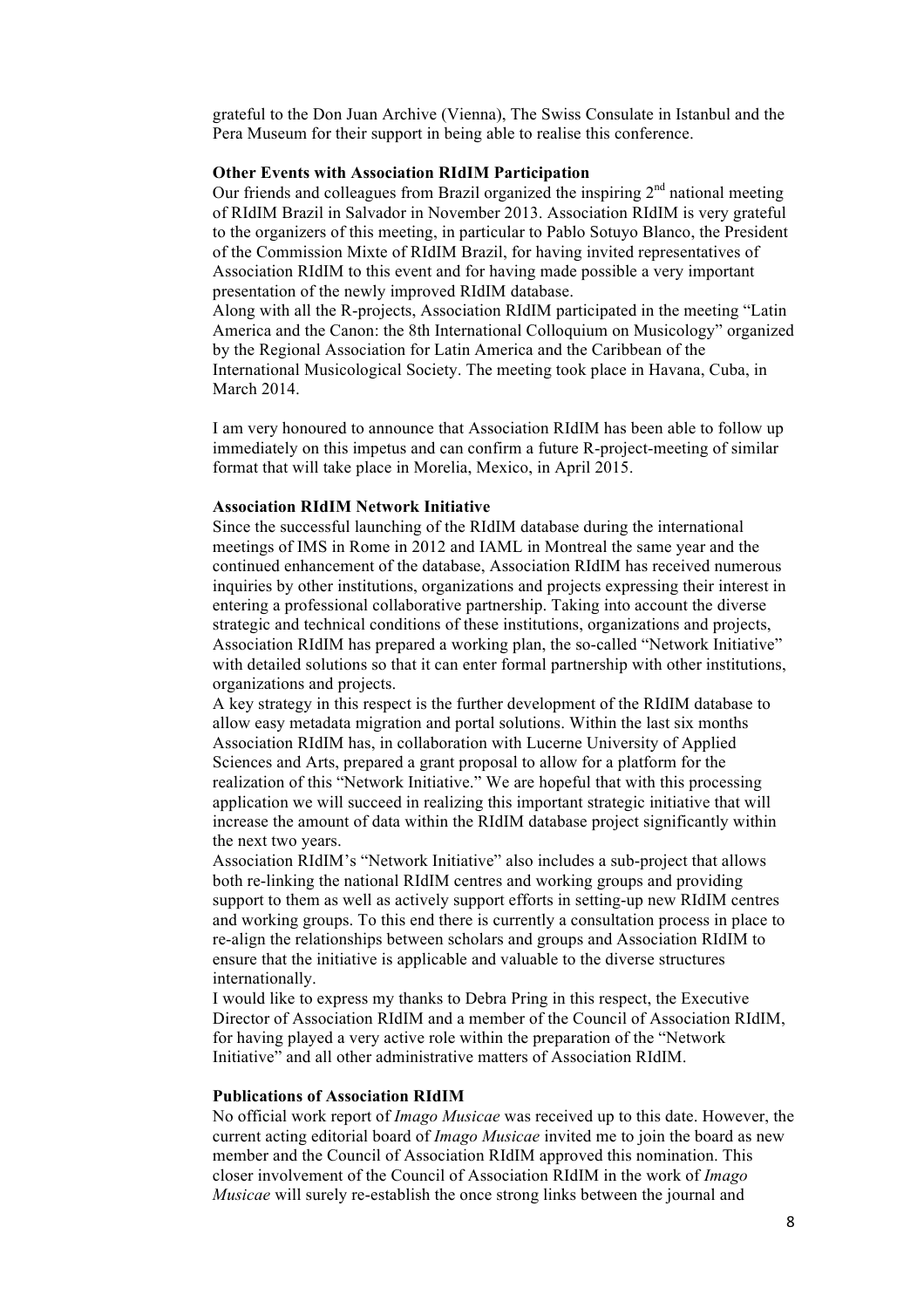Association RIdIM as its copyright holder. In this respect I would like to express the thanks of the Council of Association RIdIM to the former editor Tilman Seebass who has retired from editorship after having been involved with *Imago Musicae* for more than three decades.

The publication of the *RIdIM Newsletter* has halted with no new editions being produced. In the light of developments for RIdIM specifically in the area of public communication the newsletter is under review. RIdIM will re-launch its blog and the Facebook page and plans to produce a podcast series. We will therefore work on a publication strategy that includes its journals such that the communication output for RIdIM is consolidated by 2015.

### **Council personnel issues**

I am personally sorry that Paul Banks decided to retire as liaison officer of IAML to the Council of Association RIdIM. The Council of Association RIdIM and I are very grateful to Paul for his long and intense commitment in the service of Association RIdIM. His always well-considered thoughts and advice were most appreciated and always extremely helpful. We will deeply miss him and wish him and his wife, Chris Banks, all the possible best. We are very happy about the decision of the Board of IAML to appoint Federica Riva as new liaison officer.

In addition, Pablo Sotuyo Blanco, retired from his position as member of the Council of Association RIdIM on which he served since 2011. The Council expresses its gratitude to Pablo for his commitment to Association RIdIM and his enormous efforts in establishing RIdIM Brazil, the first national group of RIdIM in Latin America.

The International Musicological Society has appointed Jordi Ballester liaison officer to the Council of Association RIdIM. We are very much looking forward to welcoming Jordi at the next meeting of the Council of Association RIdIM. At its last meeting in Antwerp on 17 July 2014 the Council of Association RIdIM approved the proposal to invite the International Council for Traditional Music (ICTM) to appoint a liaison officer to the Council of Association RIdIM. Such a closer relationship would be very helpful and highly desirable for Association RIdIM, in particular because the Association deals to a growing extent with visual source material of non-Western cultures. Negotiations regarding this business are currently under way.

## **Antonio Baldassarre, President, Association RIdIM**

#### **Répertoire International de Littérature Musicale (RILM)**

**Overview**: It is an exciting time at RILM. Our core bibliographic coverage continues to expand; the RILM national committees remain a central part of our international coverage, subscriptions are solid, and usage continues to grow. And there are some new projects afoot!

**Author submissions:** RILM strongly encourages authors to submit records of their publications directly into the database by using the forms at http://rilm.org/submissions/index.html. Through these forms, authors can create new bibliographic citations and add abstracts and reviews to existing records. In 2013– 14, several hundred main publication records were submitted by authors, as well as a handful of abstracts and reviews to existing RILM records. Be sure to check that all of your publications, and those of your colleagues, are represented in RILM.

**Committees**: National committees submitted a total of 35,309 bibliographic records, 16,444 abstracts, and 5415 reviews this year. This is a huge increase over last year (when they submitted 15,284 new bibliographic records, 11,824 abstracts, and 1949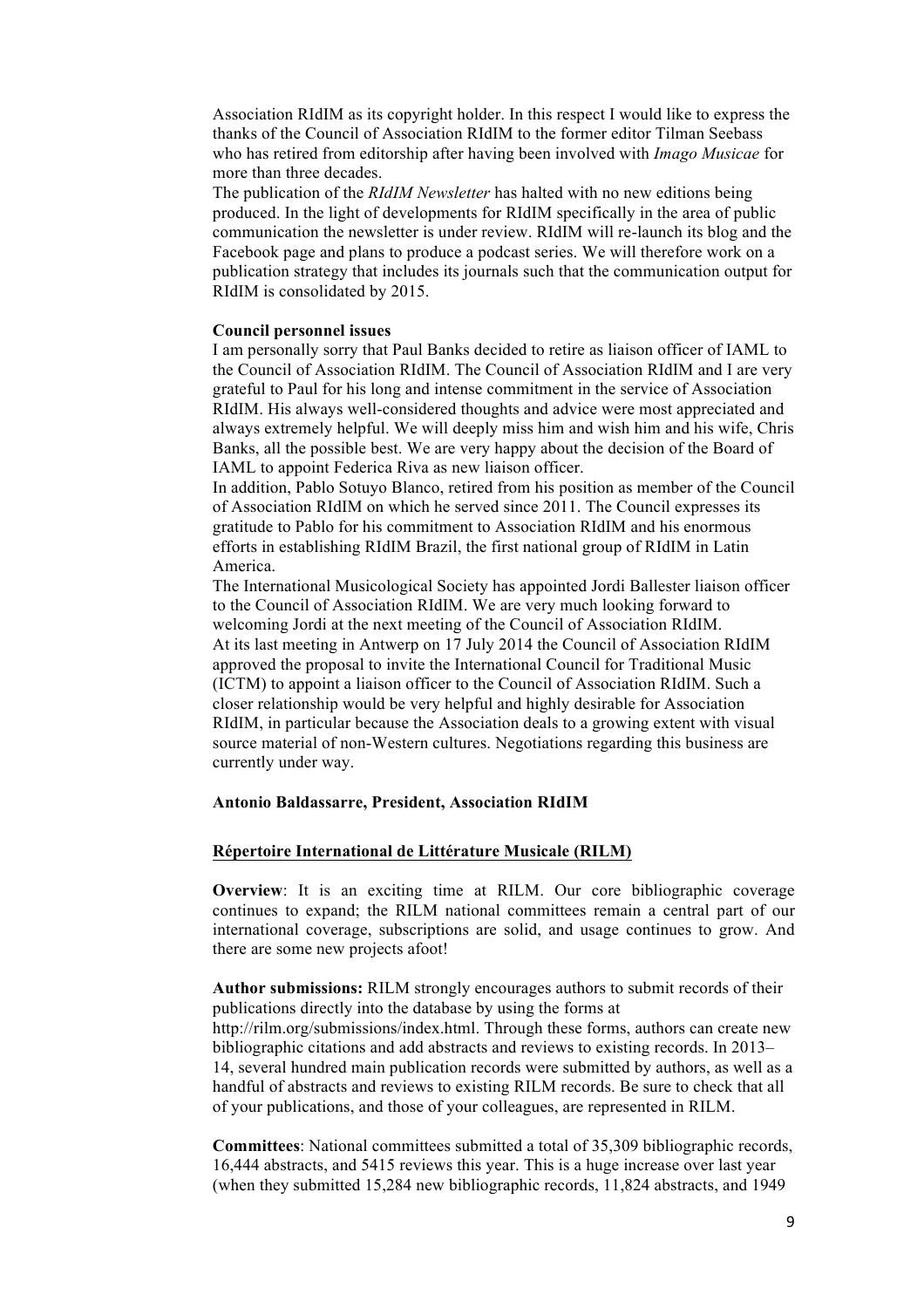reviews). This major increase is due primarily to a large file of over 20,000 records sent from the German committee in January 2014 after a hiatus during which the committee was changing its selection criteria and technical specifications to conform to RILM data specifications. In addition to the records from Germany, several other committees significantly increased their submissions this year, including Austria, Canada, China, Croatia, Denmark, Estonia, France, Japan, and Poland. Countries that submitted over 1000 records since 1 July 2013 are China (5115), Germany (20,809), Russia (1516), and the U.S. (2313).

We are delighted to announce the establishment of several new or revitalized RILM committees:

- RILM has a new committee in Cuba, based in Havana at CIDMUC and the Casa de las Americas.
- The Taiwan committee is being revitalized. The chair of the previous committee in Taiwan, Kuo Chang-Yang, passed away in 2011. His daughter Kuo Yun-ling, and others including Pei-Jung Wu and Chen Wen-chong who are at this conference, are re-energizing this committee.
- Australia: At the IAML conference in Vienna 2013, Denise Tobin and Linda Pape expressed interest in restarting the Australian committee. They have begun to submit some records to RILM.
- Sweden: Also last year in Vienna, Kerstin Carpvik and Lena Nettelbladt from Stockholm came forward with an initiative to revitalize the Swedish committee, and they, too, have begun work.

We are always looking for new contributors, so if you are interested, please speak with me or with my colleague Zdravko at this conference—or email us at RILM@rilm.org. At the moment critical areas with scarce coverage in RILM are the Middle East, Central Asia, and South Asia, and we would welcome any contacts or suggestions for establishing RILM committees in these regions.

*RILM abstracts of music literature***:** This year, some 45,000 new main records and 3,500 review records were added to the *RILM abstracts of music literature* database. Total record count as of 1 June 2014 stood at 773,692 records.

*RILM retrospective abstracts of music literature***:** Since its launch last year, *RILM retrospective abstracts of music literature* has been updated with ca. 350 new records every month. RILM Retro has very strong coverage of conference proceedings and Festschriften written in honor of music scholars. Among the document types added since launch are articles in journals not indexed by RIPM, including: *Acta musicologica, Musical quarterly, Archiv für Musikwissenschaft, Journal of the American Musicological Society, Jahrbuch für Volksliedforschung, Canadian music journal, Revista musicale Chilena,* and many others. In addition to articles, reviews published in these journals and other document types have been added as well.

Together RIPM and RILM work to provide access to 250 years of music periodical literature and are designed to complement each other chronologically. RIPM's *Retrospective index to music periodicals* offers access to music periodicals that ceased publication before 1967. *RILM abstracts of music literature* covers music publications that were issued in 1967 and later. *RILM retrospective abstracts of music literature* covers pre-1967 music publications, including those journals whose post-1967 issues are covered *in RILM abstracts of music literature*.

**Name Authority Control:** RILM's names thesaurus, now with over 42,000 name variants for 16,000 persons, has been implemented on both the EBSCO and ProQuest platforms. Virtual International Authority File (VIAF) numbers are now a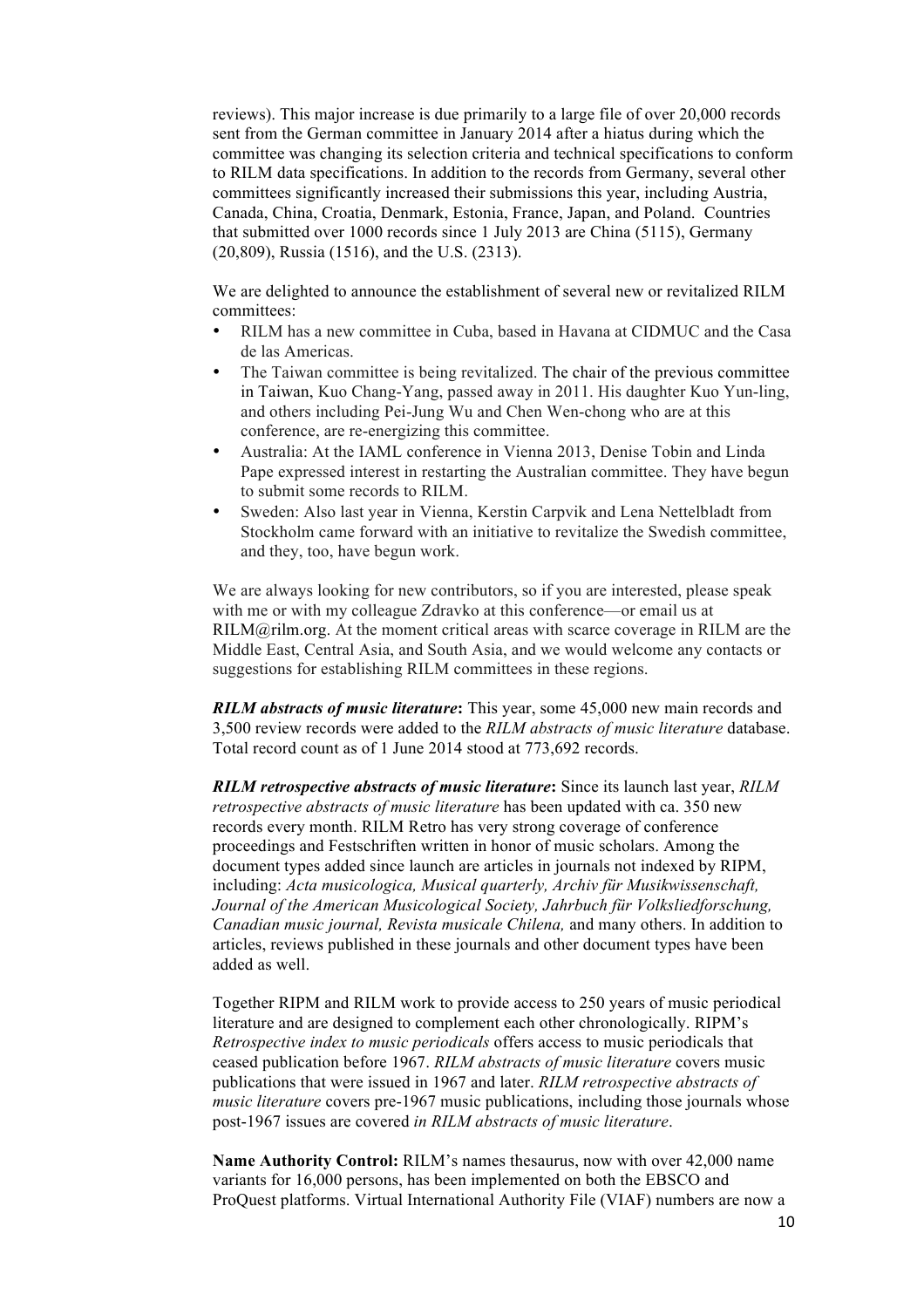required datum for editorial verification of a person's identity in RILM.

**Indexing matters:** In its ongoing quest to make RILM's indexing as useful to users as possible, in addition to its name authority work, RILM continues to sharpen indexing syntax and to add headwords needed to capture concepts as clearly as possible. New headwords created in 2013–14 include "chorus", "folklorists", "gravestones and cenotaphs", and "medical institutions".

**Bibliolore**: Since its inception in October 2009, the RILM blog, Bibliolore, has had over 190,000 visitors. Over the past year its audience has grown, e.g., from 4945 visitors in May 2013 to 5479 in May 2014. It's rare for a day to pass with fewer than 100 visitors. Most come from North America, but people from all of the other populated continents are visiting it also; each month the tally of different visiting countries is around 100. Last year we reported that "Mozart and folk proverbs" and "Beethoven and Peanuts" were the most-viewed posts; for the past year "Mozart and folk proverbs" is still in first place, with "Music for cats" coming in second. See bibliolore.org.

**Other social media**: RILM continues to be active in other social media venues, Twitter, Tumblr, and Facebook. RILM has over 300 Twitter followers and over 800 Facebook likes.

**Usage:** The number of searches of RILM continues to increase substantially each year. The FY 2014 figure breaks down to over 9.4 million searches per month, which is over 2 million per week. Much of this increase is likely attributable to EBSCO's discovery service and other federated searches. The number of full-record views also increased in 2014.

**MGG Online:** In 2014 Bärenreiter and J. B. Metzler, the publishers of *Die Musik in Geschichte und Gegenwart* (MGG) entered a long-term partnership with RILM to produce MGG Online. MGG Online will include the content of the 1994–2008 print edition of MGG (the  $2<sup>nd</sup>$  edition) as well as updates, revisions, and additions. Regular updates will position MGG Online to be a foremost reference work for music. Bärenreiter and J. B. Metzler will remain responsible for MGG's content and will ensure that MGG Online continues to offer up-to-date and authoritative articles. RILM will bring its expertise to bear on the design of the online database and the creation of a user-friendly platform that will be fully equipped with the most advanced search and browse capabilities. With its broad international experience, RILM will also be responsible for the worldwide marketing of MGG Online.

**Roundtable discussions with librarians and musicologists in countries with under-represented content**. In our efforts to expand the subscription base and establish new national committees in countries where RILM does not have an adequate presence, RILM's Executive Editor Zdravko Blažeković began an initiative to organize—jointly, with our sister organizations RISM, RIPM and RIdIM roundtable meetings with local librarians and scholars. The idea is that through such discussions we can together promote our products and also learn about activities that are occurring locally in many countries around the world. In 2013–14, two such panels occurred:

**Beijing, 7 July 2013:** Directors of all four R-projects, as well as Dinko Fabris, president of IMS, and the chief librarians of the eight largest music conservatories in China all participated.

**Havana, 18-20 April 2014**: Directors of all four R-projects as well as librarians and musicologists from Havana participated in this panel.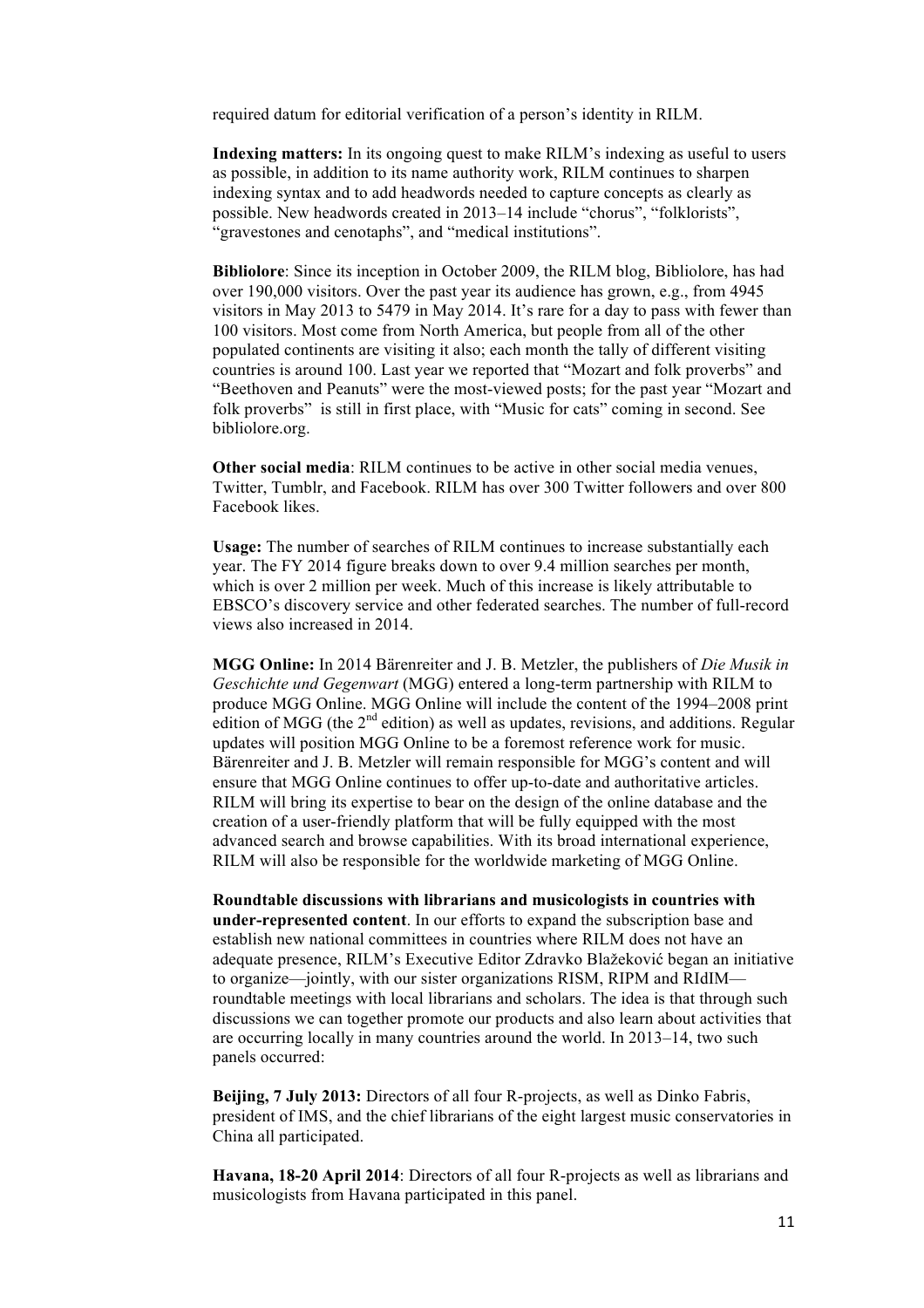Preparations are underway for similar roundtable discussions next year.

**RILM's 50th Anniversary and IAML/IMS 2015**: RILM's 50th anniversary coincides (nearly) with the IAML/IMS joint conference coming to New York 21–26 June 2015. The theme for this conference was chosen in part with the anniversary in mind, but mostly because it embraces the interests of both IAML and IMS: "Music Research in the Digital Age". ICTM, RILM's third sponsoring body, is planning to have a session during the conference as well. RILM's plans to mark this important anniversary at the conference include the preparation of a brief history of RILM, a session devoted to its past and future, and an all R-Projects reception on the Thursday night at the CUNY Graduate Center in midtown Manhattan, the home of RILM.

## **Barbara Dobbs Mackenzie, Editor-in-Chief**

### **Répertoire international de la presse musicale (RIPM)**

### 1. **RIPM and RILM**

RIPM and RILM have expanded their chronological scope and collaboration. RIPM's current coverage extended from 1760 to 1962; it will now extend through 1966 to dovetail with the RILM Abstracts of Music Literature. At the same time, RILM Retrospective Abstracts will, with respect to periodicals, treat those that existed in 1967 regardless of their initial date of publication. Together RIPM and RILM provide coverage of some two hundred and fifty years of music periodical **literature** 

## **2. Scanning**

With the active collaboration of RIPM's Partner and Participating Libraries, RIPM has continued its extensive scanning operation. The number of pages scanned to date now exceeds 2.5 million. RIPM is now in its fifth year of scanning music periodicals at the Library of Congress and just this month set up a scanning station in the Music Division of the New York Public Library. Our thanks go to Susan Vita and to George Boziwick respectively for the privilege of being able to do so.

## **3. Subscriptions and Usage Continue to Grow**

The number of subscriptions has grown steadily in the past year, and, over the past twelve months RIPM was searched some 25 million times.

#### **4. The New 4 Rs website (http://www.r**-**musicprojects.org/)**

RIPM is hosting the new 4 Rs website featuring a home page with the logo of each 'R' and hyperlinks to their respective websites. There is also a page dealing with joint R conference presentations and related activities.

## **5. RIPM In Print**

Given the increasing number of subscriptions to RIPM's electronic publications and the consequent decreasing number of print subscriptions, RIPM, after publishing over 300 volumes, will cease publishing RIPM in Print in the first or second quarter of 2015.

#### **6. Languages and Countries**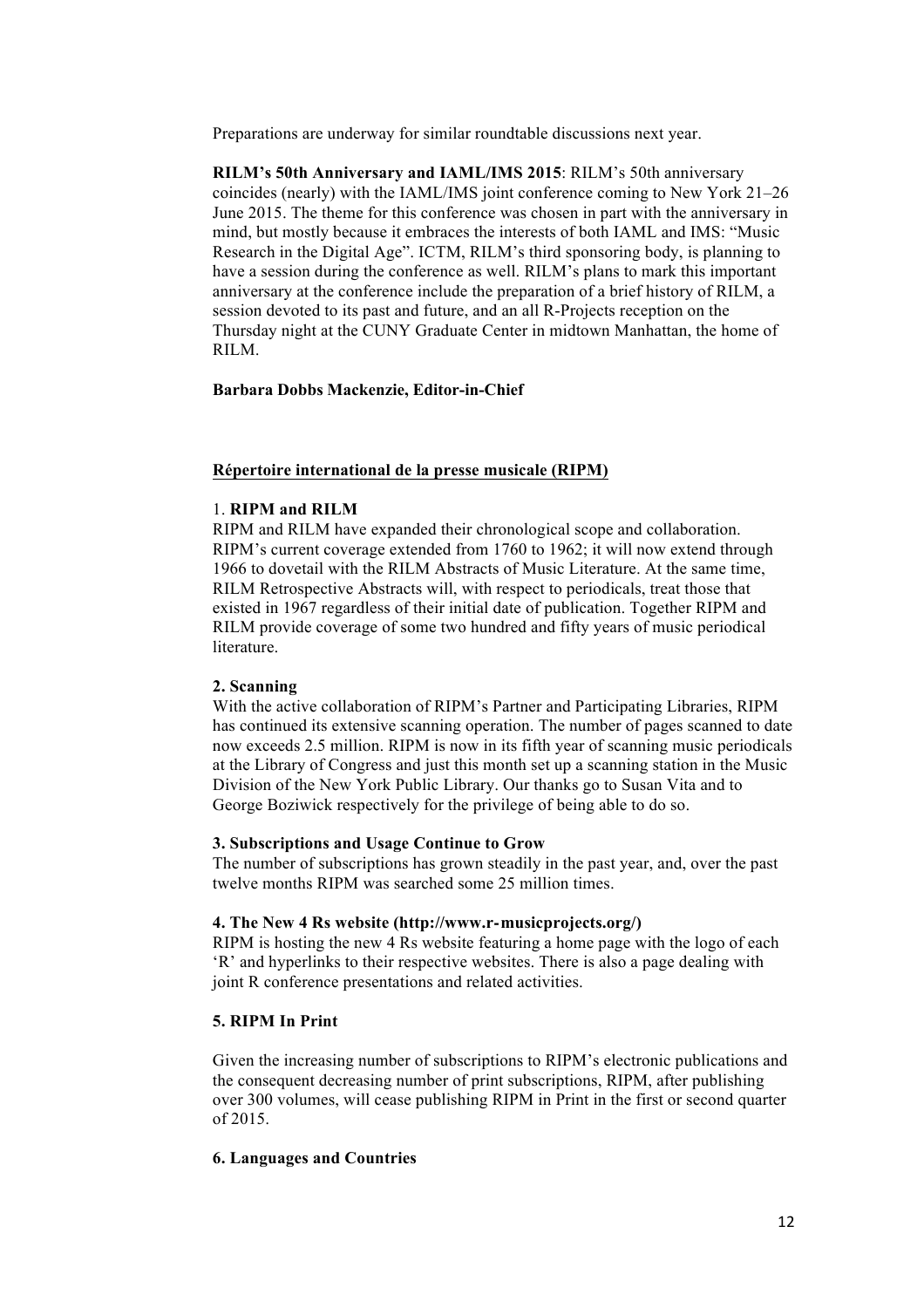Four new languages now figure among those treated by RIPM. Searchable full-text Czech, Serbian, Croatian, and Catalan music periodicals have been added to the *e*-Library. RIPM now treats journals in eighteen languages, published in twenty-seven countries:

**Europe:** Belgium, Croatia, Czech Republic, Denmark, France, Germany, Greece, Hungary, Italy, The Netherlands, Norway, Poland, Portugal, Russia, Serbia, Spain, Sweden and the U.K.

**The Americas:** Argentina, Canada, Columbia, Costa Rica, Cuba, Guatemala, Mexico, Peru and the United States

### **7. RIPM Website**

The RIPM website has been updated: one can now search for journals treated by RIPM, by title, date, country and RIPM publication.

#### **Publications (July 2014)**

*Cumulative statistics* 215 music periodicals have been indexed from cover to cover, including reviews, advertising and iconography RIPM Retrospective Index (in print) now contains 306 printed volumes and the

RIPM Retrospective Index (Online), 726,000 annotated records. Collectively, the RIPM Online Archive and the RIPM *e*-Library offer access to 166

Full-Text music periodicals.

## **RIPM** *e*-**Library of Music Periodicals**

This publication was launched in December 2013 with an initial installment of 25 full-text journals. With the ten titles recently added, RIPM *e*-Library now contains **35 searchable fulltext journals** not available in the Retrospective RIPM Retrospective Index or in the RIPM Online Archive. Among the newly-added titles are: *Le Ménestrel* (Paris, 1833-1944); *Bayreuther Blätter* (Bayreuth, 1878-1914); *Ars et Labor* (Milan, 1906-1912); and, *Musical Canada* (Toronto, 1907-1932).

## **RIPM Retrospective Index to Music Periodicals (Online)**

Fourteen new titles have been added including the *Rivista musicale italiana* (Turin, Milan; 1894-1918), *Boletín Latino Americano de Musica* (Montevideo, Lima, Bogota, Rio de Janiero; 1935-1938, 1941, 1946), and the *Vie musicale angevine*  (Angers, 1942-1947) and *the La Vie angevine: Musicale, artistique, littéraire*  (1943-1947) published during the Second World War. There are also several short U.K., and German titles, the former including *The Chord: A Quarterly Devoted to Music* (London, 1899-1900), *The Dominant* (London, 1927-1929) and *The Gamut*  (London, 1927-1929); and the latter, including the *Berliner musikalische Zeitung*  (Berlin, 1833) and *Neue musikalische Rundschau* (Munich, 1908).

#### **RIPM Online Archive of Music Periodicals**

Fourteen recently added titles bring the total number to 131 Full-text journals*.* The new titles are *The Musical World* (London, 1836-1891), *Svensk musik*-*tidning*  (Stockholm, 1880-1913), *Kastner's Wiener Musikalische Zeitung* (Vienna, 1885-1888), *Zenészeti Lapok* (Budapest, 1860-1874), *Cäcilia, eine Zeitschrift für die musikalische Welt* (Mainz, 1824-1848) and the *Revue Pleyel* (Paris, 1923- 1927).

#### **RIPM Retrospective Index to Music Periodicals (in Print)**

Again, fourteen volumes were recently added bringing the total number to 309 volumes. The new volumes deal supply annotated indexes to *Revue musicale (Paris,*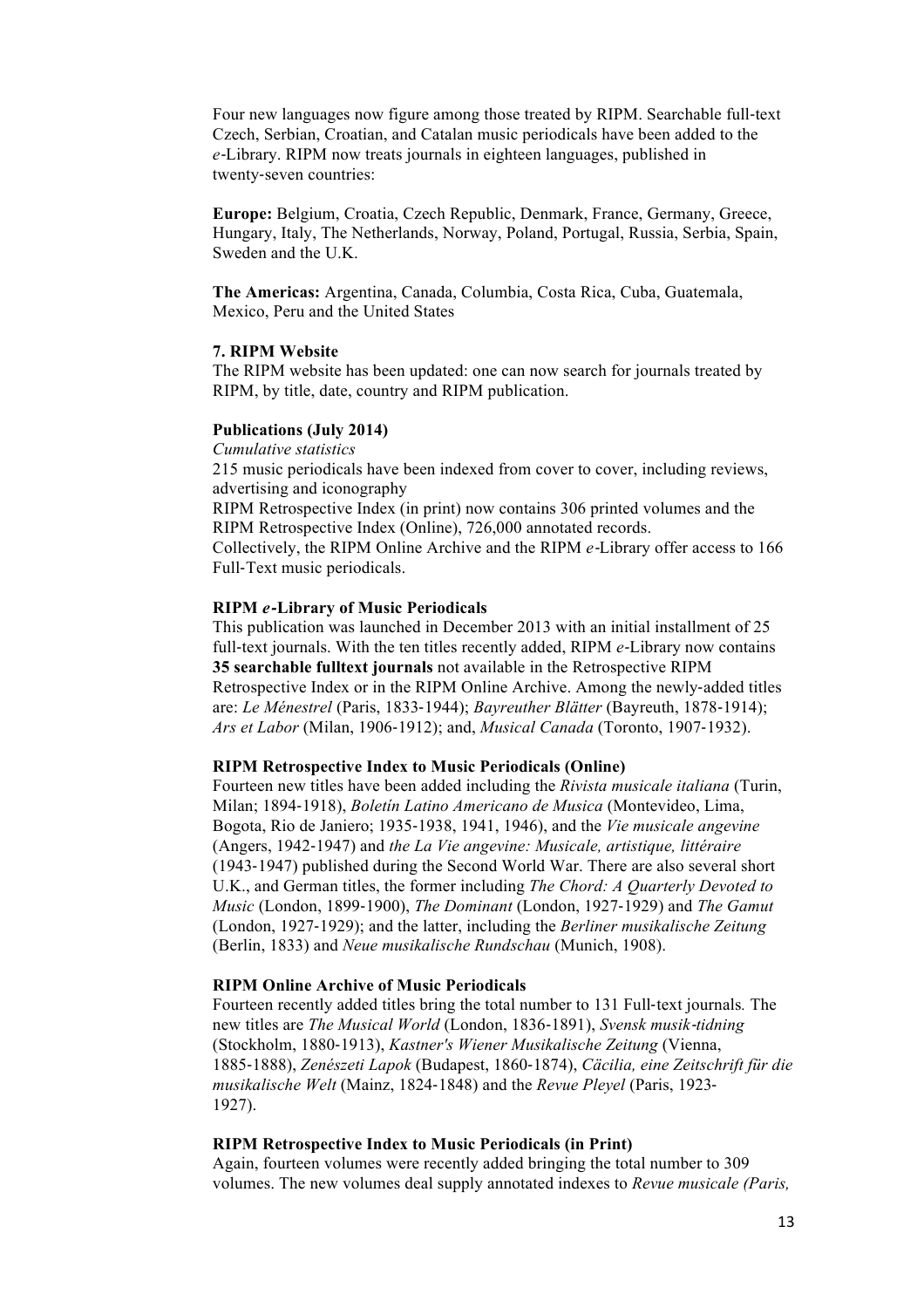*1920*-*1940),* 6 volumes, and, *The Monthly Musical Record (London, 1871*-*1960),* 8 index volumes. Watch the RIPM website for new titles appearing in each of RIPM's three publications every six months.

## **H. Robert Cohen, Founder and Director Benjamin Knysak, Managing Associate Director**

### **Répertoire International des Sources Musicales (RISM)** Newly elected board of the International RISM Association:

Wolf-Dieter Seiffert, President; Andrea Lindmayr-Brandl, Vice-President; Laurent Pugin, Secretary; Klaus Pietschmann, Treasurer. Coopted members: Ulrich Konrad, John Roberts

Newly elected Coordinating Committee:

Daniel Boomhower (USA), Armin Brinzing (Austria), Marie Cornaz (Belgium) Ewa Hauptman-Fischer (Poland), Gottfried Heinz-Kronberger (Germany)

A new release of the RISM online catalogue was published in April. New features have been placed on all pages. On the search page you can use a piano keyboard for entering pitches for a music incipit search. The results list can be sorted by different criteria. Links to digital resources can be seen in the results list and in the record display.

The RISM database offers ca. 870,000 records, mainly of music manuscripts. By spring 2015, we will have added to it about 100,000 records from series A/I (individual prints) and about 20,000 records from series B/I (printed collections published between 1500 – 1550).

In the RISM advisory council session, possibilities to expand the RISM database more quickly were discussed. Many of the RISM working groups can not offer permanent positions for their contributors.

The revision of RISM sigla will be based on RISM C II and C III,1: 16 (European countries). The volumes have been scanned and were transformed to Word files, which were sent to the appropriate RISM working groups and IAML branches. Just 8 out of 16 files have been sent back. They will be published as soon as possible on the RISM and IAML websites.

IAML Italy proposed a RISM libretti project which was presented by Federica Riva in a special session. RISM will support this initiative and suggest it to the RISM working groups with the aim of establishing a real international project.

The development of a new cataloging program on the basis of MUSCAT is well underway. The RISM working groups will soon be involved when we provide them with a beta version. Comments are very welcome.

RISM is present in social media: Wikipedia, Facebook and Twitter.

Together with the other R-projects we took part on a conference in Cuba in March. After an initial conference in Beijing, this second joint event was very helpful in making contacts with librarians and musicologists in Latin America.